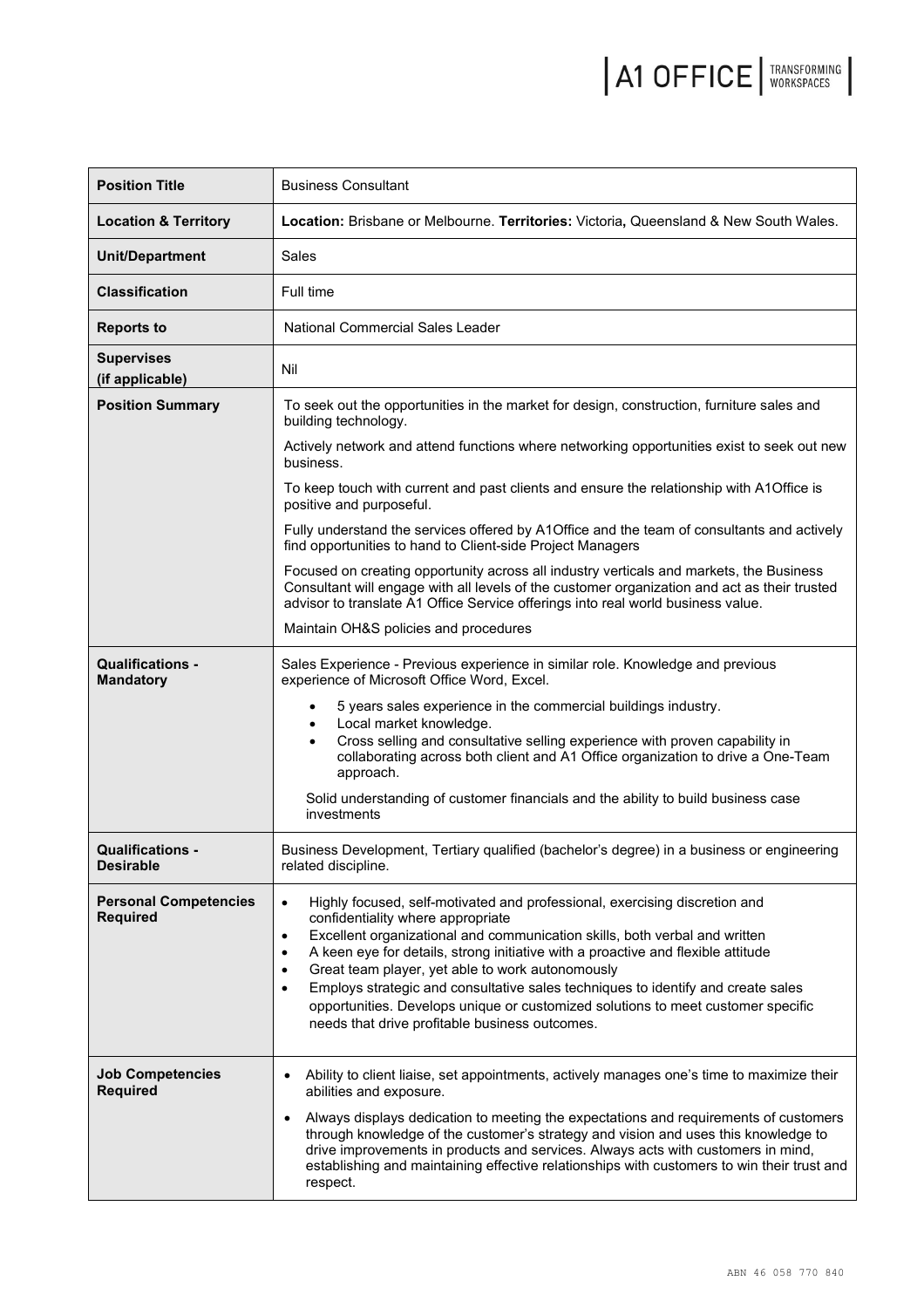|                               | Time manage oneself to include client liaisons and entertaining when the industry has<br>events available.                                                                                                                                                                                      |  |  |
|-------------------------------|-------------------------------------------------------------------------------------------------------------------------------------------------------------------------------------------------------------------------------------------------------------------------------------------------|--|--|
|                               | To actively engage clients in the process that awaits them and introduce the team<br>$\bullet$<br>members as required to meet their objectives                                                                                                                                                  |  |  |
|                               | Ability to understand the organization's set up, aims and objectives<br>$\bullet$                                                                                                                                                                                                               |  |  |
|                               | Ability to work with people across all levels of the organization as well as external<br>clients/stakeholders/suppliers                                                                                                                                                                         |  |  |
|                               | Ability to work under pressure and meet deadlines                                                                                                                                                                                                                                               |  |  |
| <b>Key Responsibility 1</b>   | Deliver A1 Office offerings suite of opportunities and network New Business Development                                                                                                                                                                                                         |  |  |
| <b>Performance Criteria 1</b> | Actively seek opportunities for A1 Office offerings suite and associated works.<br>$\bullet$                                                                                                                                                                                                    |  |  |
|                               | Ensure that any client interactions and client's expectations are documented and filed<br>$\bullet$<br>correctly as per company policy.                                                                                                                                                         |  |  |
|                               | Communicate in written and verbal form to deliver customer expectation with minimal<br>$\bullet$<br>resource waste.                                                                                                                                                                             |  |  |
|                               | Document in-line with the company image and guidelines.<br>$\bullet$                                                                                                                                                                                                                            |  |  |
|                               | Seek out new network opportunities that open A1 to markets<br>$\bullet$                                                                                                                                                                                                                         |  |  |
|                               | Ensure all client data and contact information is uploaded against client profile in CRM<br>within 12 hours of contact.                                                                                                                                                                         |  |  |
| <b>Key Responsibility 2</b>   | Meet Budget Expectation                                                                                                                                                                                                                                                                         |  |  |
| <b>Performance Criteria 2</b> | Deliver Project Consultants, opportunities that enable them to Meet or exceed the<br>$\bullet$<br>monthly budget total value (this target will alter only with budget timing).                                                                                                                  |  |  |
|                               | Work with all team members to achieve monthly and annual sales budgets.<br>$\bullet$                                                                                                                                                                                                            |  |  |
|                               | Communicate with team to ensure the most appropriate skill set is allocated to each<br>$\bullet$<br>opportunity.                                                                                                                                                                                |  |  |
|                               | Deliver management reports as requested to reflect performance and activity.<br>$\bullet$                                                                                                                                                                                                       |  |  |
|                               | Maintain the databases as instructed, ensure all documentation is delivered on time<br>$\bullet$<br>and without mistakes.                                                                                                                                                                       |  |  |
|                               | Negotiates skillfully in tough situations with both internal and external groups, resolving<br>$\bullet$<br>differences with minimum conflict and can win consensus without damaging<br>relationships. Displays diplomacy and quickly gains the trust of other stakeholders in<br>negotiations. |  |  |
| <b>Key Responsibility 3</b>   | Maintain the Image and Policies of A1                                                                                                                                                                                                                                                           |  |  |
| <b>Performance Criteria 3</b> | To look and always maintain the appropriate image as per your employment criteria.<br>$\bullet$                                                                                                                                                                                                 |  |  |
|                               | Where client entertainment is required you will always be expected to remain in control<br>$\bullet$<br>of your actions and image.                                                                                                                                                              |  |  |
|                               | When representing the A1 brand your communication must always be professional and<br>$\bullet$<br>appropriate.                                                                                                                                                                                  |  |  |

| <b>Key Responsibility 4</b>   | Taking part in Quality Improvement Activities |                                                                                    |  |
|-------------------------------|-----------------------------------------------|------------------------------------------------------------------------------------|--|
| <b>Performance Criteria 4</b> | and productivity                              | Regular review of department's procedures with the aim of increasing effectiveness |  |
|                               |                                               | Recommend management actions to improve standards                                  |  |